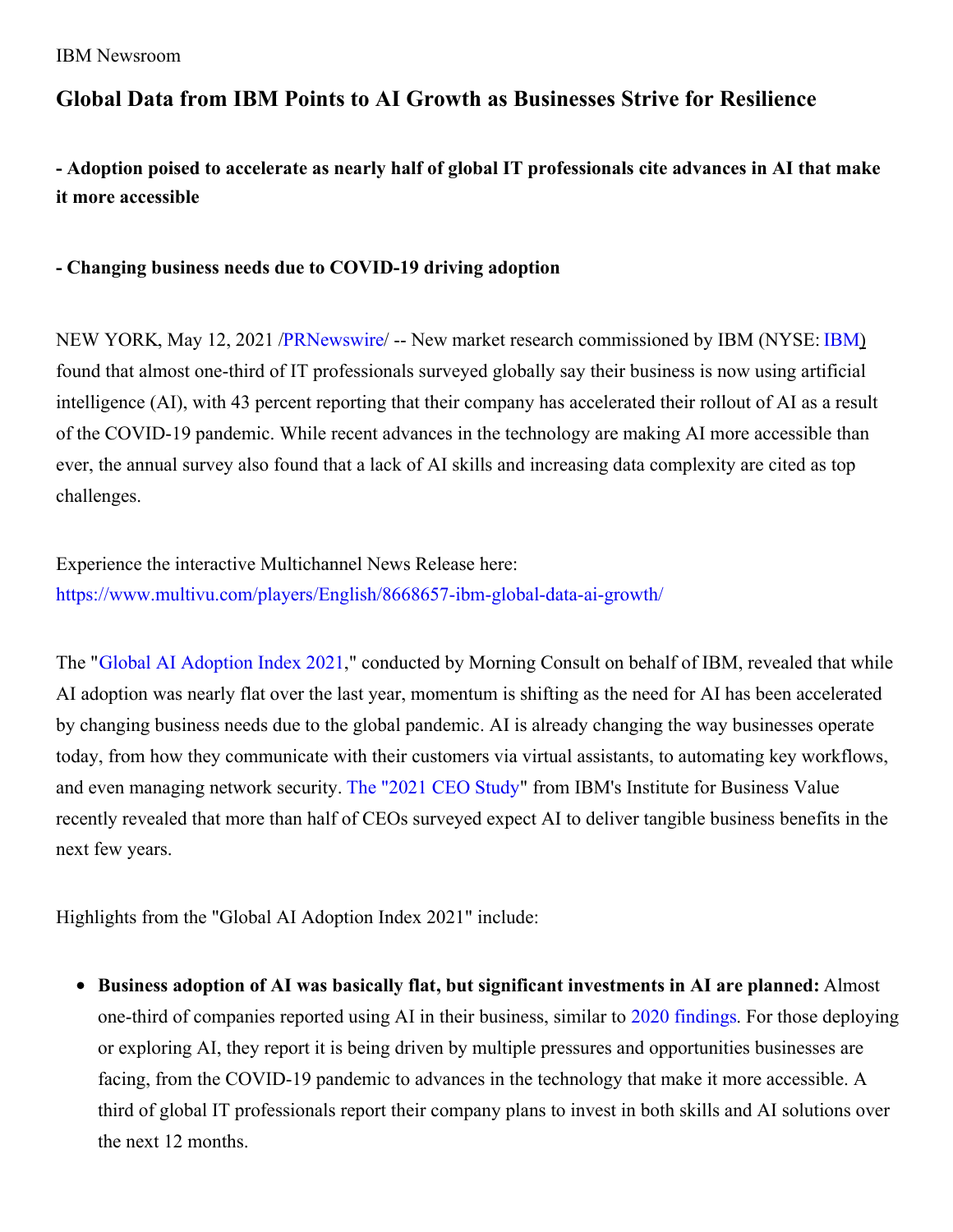- $\bullet$ **COVID-19 accelerated how businesses are using automation today:** 80 percent of companies are already using automation software or plan to use this technology in the next 12 months, and for more than one-in-three organizations, the pandemic influenced their decision to use automation to bolster the productivity of employees, while others found new applications of this technology to make themselves more resilient, such as helping to automate the resolution of IT incidents.
- $\bullet$ **Trustworthy and explainable AI is critical to business:** 91 percent of businesses using AI say their ability to explain how it arrived at a decision is critical. While global businesses are now acutely aware of the importance of having trustworthy AI, more than half of companies cite significant barriers in getting there including lack of skills, inflexible governance tools, biased data and more.
- **The ability to access data anywhere is key for increasing AI adoption:** The proliferation of data across the enterprise has resulted in over two thirds of global IT professionals drawing from more than 20 different data sources to inform their AI. Almost 90 percent of IT pros say being able to run their AI projects wherever the data resides is key to the technology's adoption.
- **Natural language processing is at the forefront of recent adoption:** Almost half of businesses today  $\bullet$ are now using applications powered by natural language processing (NLP), and one-in-four businesses plan to begin using NLP technology over the next 12 months. Customer service is the top NLP use case with 52 percent of global IT professionals reporting that their company is using or considering using NLP solutions to improve customer experience and it was the use AI case IT professionals were most likely to report that the COVID-19 pandemic has increased their focus on.

"As organizations move to a post-pandemic world, data from the Global AI Adoption Index 2021 underscores a major uptick in AI investment," said Rob Thomas, Senior Vice President, IBM Cloud and Data Platform. "A large majority of those investments continue to be focused on the three key capabilities that define AI for business - automating IT and processes, building trust in AI outcomes, and understanding the language of business. We believe these investments will continue to accelerate rapidly as customers look for new, innovative ways to drive their digital transformations by taking advantage of hybrid cloud and AI."

While adoption is poised for growth, some global businesses are still facing a multitude of challenges when it comes to adopting AI. Persistent barriers across markets and industries highlight the need for continued focus on addressing skills and solutions gaps.

**The survey determined top three barriers to AI adoption for businesses are:** Limited AI expertise or knowledge (39 percent), increasing data complexity and data silos (32 percent)**,** and lack of tools/platforms for developing AI models (28 percent).

IBM is working to accelerate adoption by delivering AI designed for the needs of businesses. To give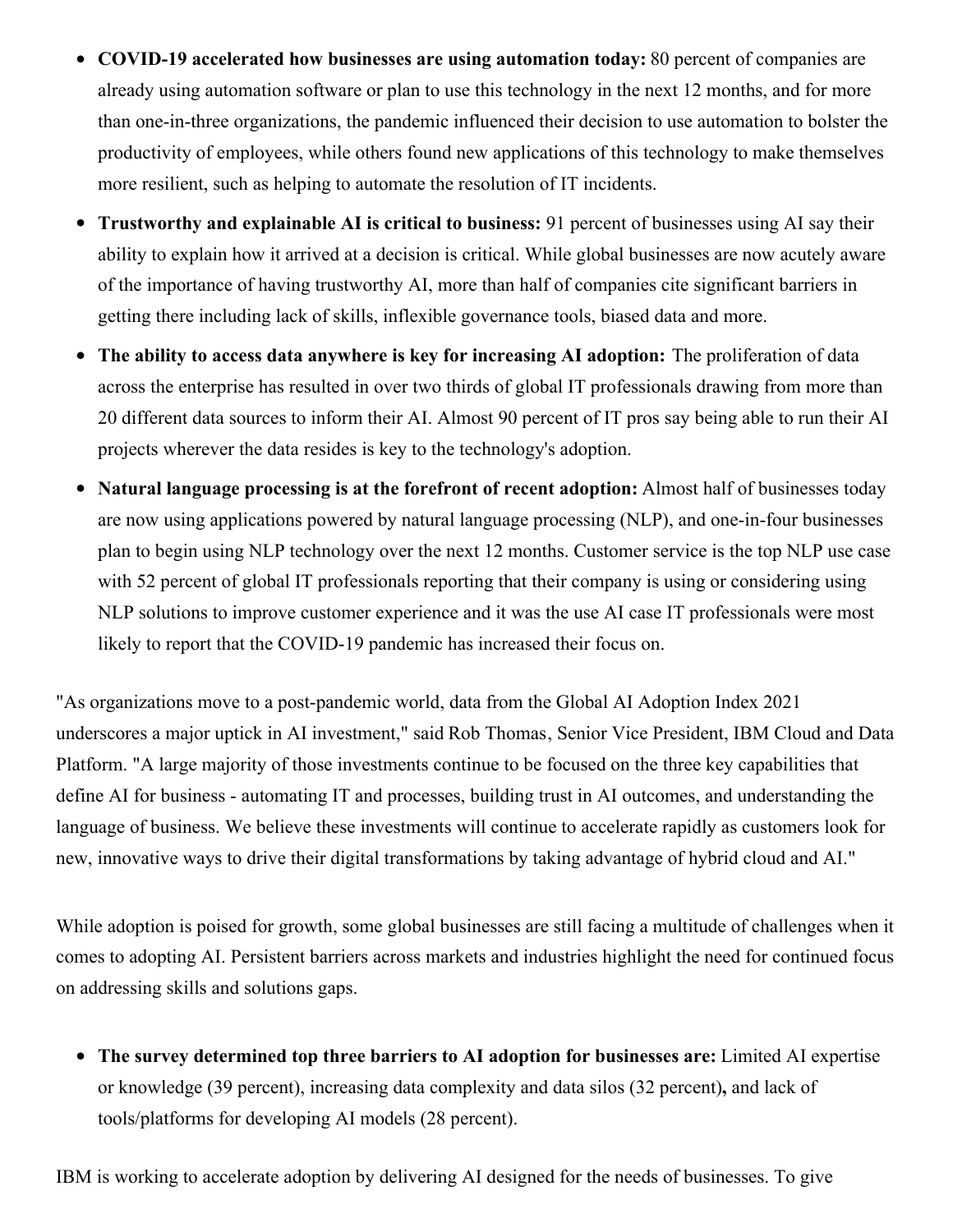businesses, data scientists and developers the capabilities they need to scale AI, IBM is continually bringing new innovations to IBM Watson from IBM Research that help enable organizations to better understand the language of business, automate processes and IT, and drive trust in their AI outcomes. Additionally, IBM Global Business Services brings deep technology, industry and process design expertise to co-create solutions with customers that embed AI into core business processes and create intelligent workflows at scale.

Download the full report [here](https://c212.net/c/link/?t=0&l=en&o=3154259-1&h=3940455918&u=https%3A%2F%2Fnewsroom.ibm.com%2Fimage%2FIBM%2527s%2BGlobal%2BAI%2BAdoption%2BIndex%2B2021_Executive-Summary.pdf&a=here).

## **Methodology**

The data sheds new light on the deployment of AI across 5,501 businesses in China (500), France (500), Germany (500), India (500), Italy (500), Latin America (1,000 across Brazil, Mexico, Colombia, Argentina, Chile, Peru), Singapore (500), Spain (500), the United Kingdom (500), and United States (501). The polling was conducted online through Morning Consult's proprietary network of online providers in April 2021. All respondents were required to have significant insight or input into their firm's IT decision-making. See full details on the methodology at the end of the summary.

## **About IBM Watson**

Watson is IBM's AI technology for business, helping organizations to better predict and shape future outcomes, automate complex processes, and optimize employees' time. Watson has evolved from an IBM Research project, to experimentation, to a scaled, open set of products that run anywhere. With more than 40,000 client engagements, Watson is being applied by leading global brands across a variety of industries to transform how people work. To learn more, visit: [https://www.ibm.com/watson](https://c212.net/c/link/?t=0&l=en&o=3154259-1&h=631237804&u=https%3A%2F%2Fwww.ibm.com%2Fwatson&a=https%3A%2F%2Fwww.ibm.com%2Fwatson)

**Media Contact:** Zachery Bishop IBM Media Relations [Zachery.bishop@ibm.com](mailto:Zachery.bishop@ibm.com)